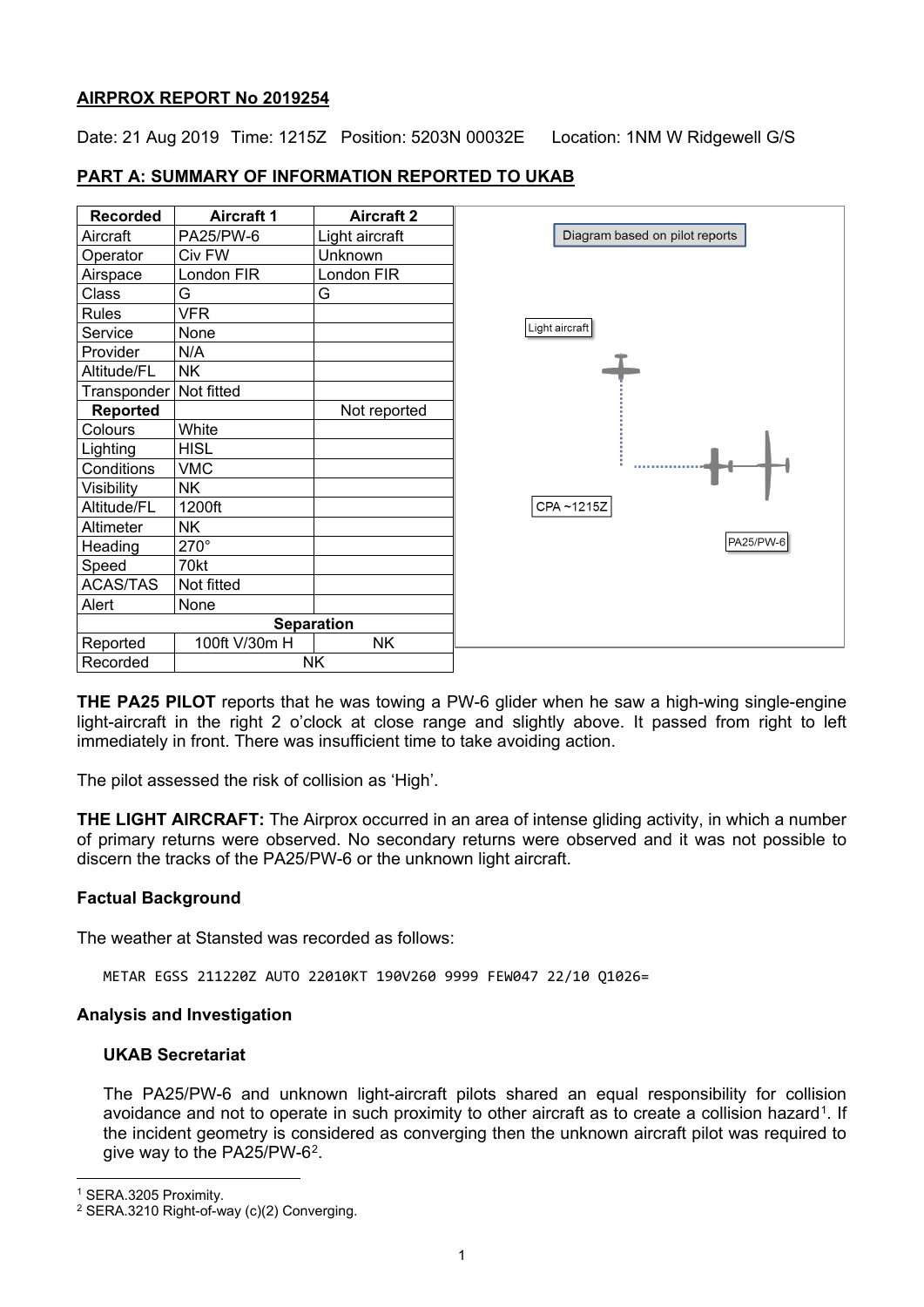### **Summary**

An Airprox was reported when a PA25/PW-6 and an unknown light-aircraft flew into proximity near Ridgewell gliding site at about 1215Z on Wednesday 21<sup>st</sup> August 2019. The PA25/PW-6 pilots were operating under VFR in VMC, not in receipt of a FIS.

#### **PART B: SUMMARY OF THE BOARD'S DISCUSSIONS**

Information available consisted of a report from the PA25 pilot and radar photographs/video recordings. Relevant contributory factors mentioned during the Board's discussions are highlighted within the text in bold, with the numbers referring to the Contributory Factors table displayed in Part C.

Without radar recordings or a report from the unknown light-aircraft pilot, members were faced with a dearth of information with which to achieve an assessment of contributory factors and risk. Because of this, some suggested that the risk should be categorised as not determined; risk Category D. However, after further discussion, it was agreed that there was sufficient information from the PA25 pilot's report that the Board could at least surmise that neither pilot had been aware of the other converging aircraft (**CF1**). Similarly, reported separation at CPA had been such that the PA25 pilot's visual acquisition of the other aircraft had effectively been a non-sighting (insufficient time to take avoiding action) and that the other pilot had most probably either not seen the tug/glider combination or had done so too late to increase separation at CPA (**CF2**). Although it could not be established whether the unknown lightaircraft was fitted with any form of CWS, the Board commented on the value of electronic conspicuity and noted that the PA25 was not transponder equipped. Given the relatively restricted manoeuvrability of tug/glider combinations, increasing their electronic conspicuity was a useful further mitigation to MAC for both ATC and other pilots.

Bearing in mind the paucity of information, and despite the fact that a detailed analysis of the key contributory factors could not reliably be made, the Board nevertheless agreed that safety had not been assured and was well below the norm; risk Category B.

## **PART C: ASSESSMENT OF CONTRIBUTORY FACTORS AND RISK**

#### Contributory Factors:

|    | 2019254                                                        |                                            |                                                                     |  |  |  |  |
|----|----------------------------------------------------------------|--------------------------------------------|---------------------------------------------------------------------|--|--|--|--|
| CF | Factor                                                         | <b>Description</b>                         | Amplification                                                       |  |  |  |  |
|    | <b>Flight Elements</b>                                         |                                            |                                                                     |  |  |  |  |
|    | • Situational Awareness of the Conflicting Aircraft and Action |                                            |                                                                     |  |  |  |  |
|    | Contextual                                                     | • Situational Awareness and Sensory Events | Generic, late, no or incorrect Situational Awareness                |  |  |  |  |
|    | • See and Avoid                                                |                                            |                                                                     |  |  |  |  |
|    | • Monitoring of Other Aircraft<br><b>Human Factors</b>         |                                            | Non-sighting or effectively a non-sighting by one or<br>both pilots |  |  |  |  |

Degree of Risk: B.

Recommendation: Nil.

#### Safety Barrier Assessment<sup>[3](#page-1-0)</sup>

 $\overline{\phantom{a}}$ 

In assessing the effectiveness of the safety barriers associated with this incident, the Board concluded that the key factors had been that:

<span id="page-1-0"></span><sup>&</sup>lt;sup>3</sup> The UK Airprox Board scheme for assessing the Availability, Functionality and Effectiveness of safety barriers can be found on the [UKAB Website.](http://www.airproxboard.org.uk/Learn-more/Airprox-Barrier-Assessment/)